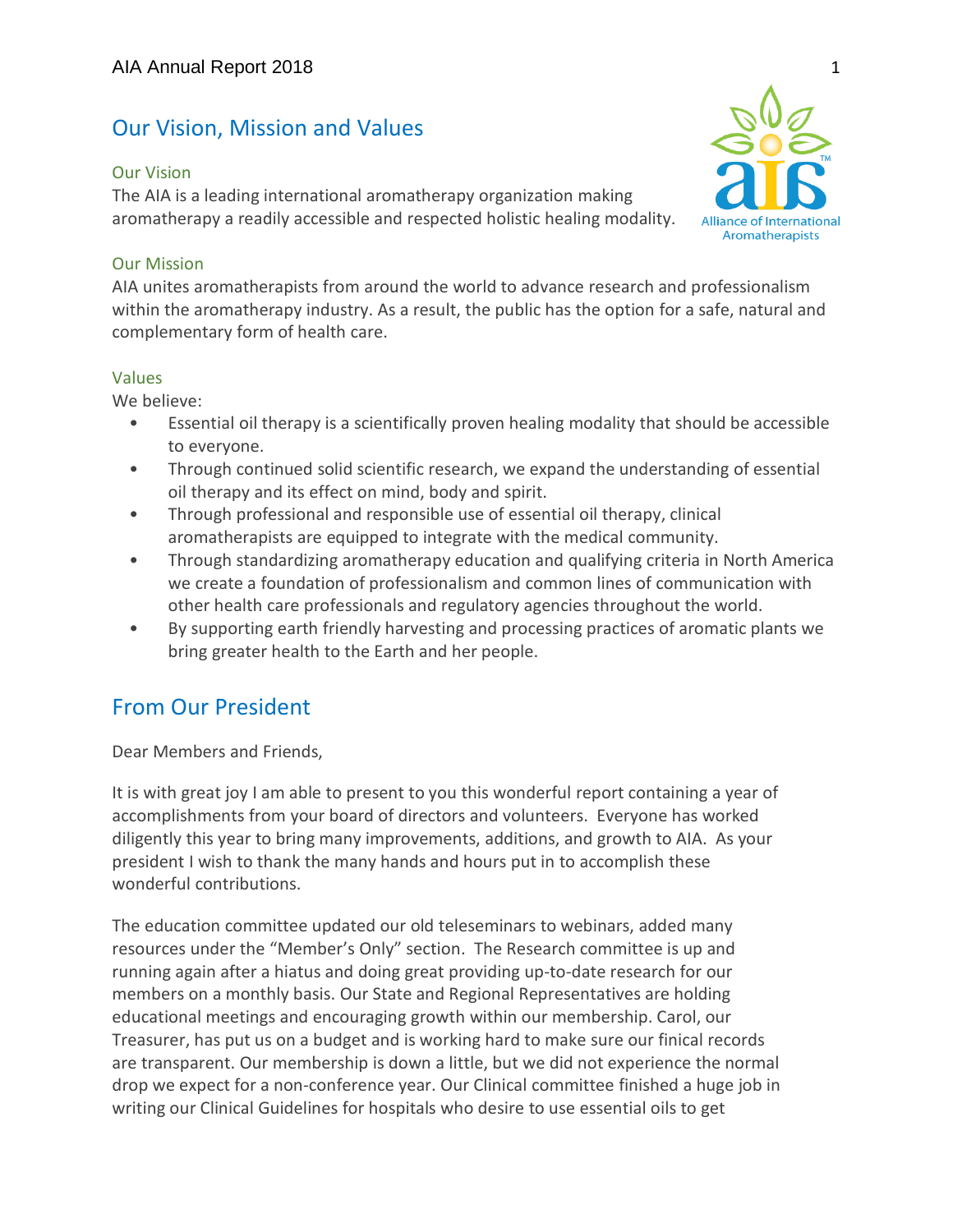### AIA Annual Report 2018 2

started. Our Conference Committee has been busy working and planning the conference for 2019.

Our major accomplishment is our new professional journal, *Aromatics In Action*, which has been a goal since AIA's inception.

Many thanks to all the people who have lent a helping hand in producing these accomplishments!

With sincere respect, Inga Wieser, ND, MS, APAIA, MH AIA President

# Our Board of Directors 2018

| President                 | Inga Wieser         | Director               | Denise Joswiak   |
|---------------------------|---------------------|------------------------|------------------|
| Vice President            | Anita James         | Director               | Sylla Hanger     |
| Secretary                 | Jennifer Eden Clark | Director               | Colleen Thompson |
| Treasurer                 | Carol Scheidel      | Director               | Nyssa Hanger     |
| Director                  | Michelle Bardwell   | Director               | Nancy Lubin      |
| <b>Executive Director</b> | Lora Cantele        | <b>Medical Advisor</b> | Raphael d'Angelo |

# AIA Membership

| <b>Membership level</b>             | # of members<br>2017 | # of members<br>2018 | % of change |
|-------------------------------------|----------------------|----------------------|-------------|
| Honorary                            | 8                    | 9                    | 12.5%       |
| <b>Advance Practitioner (APAIA)</b> | 10                   | 10                   | 0%          |
| Professional                        | 230                  | 248                  | 5%          |
| Associate                           | 298                  | 256                  | (14%)       |
| Business (1 member)                 | 14                   | 11                   | (21%)       |
| Business (up to 5 members)          | 21                   | $\mathcal{P}$        | (90%)       |
| <b>Total Members</b>                | 581                  | 536                  | (7.7%)      |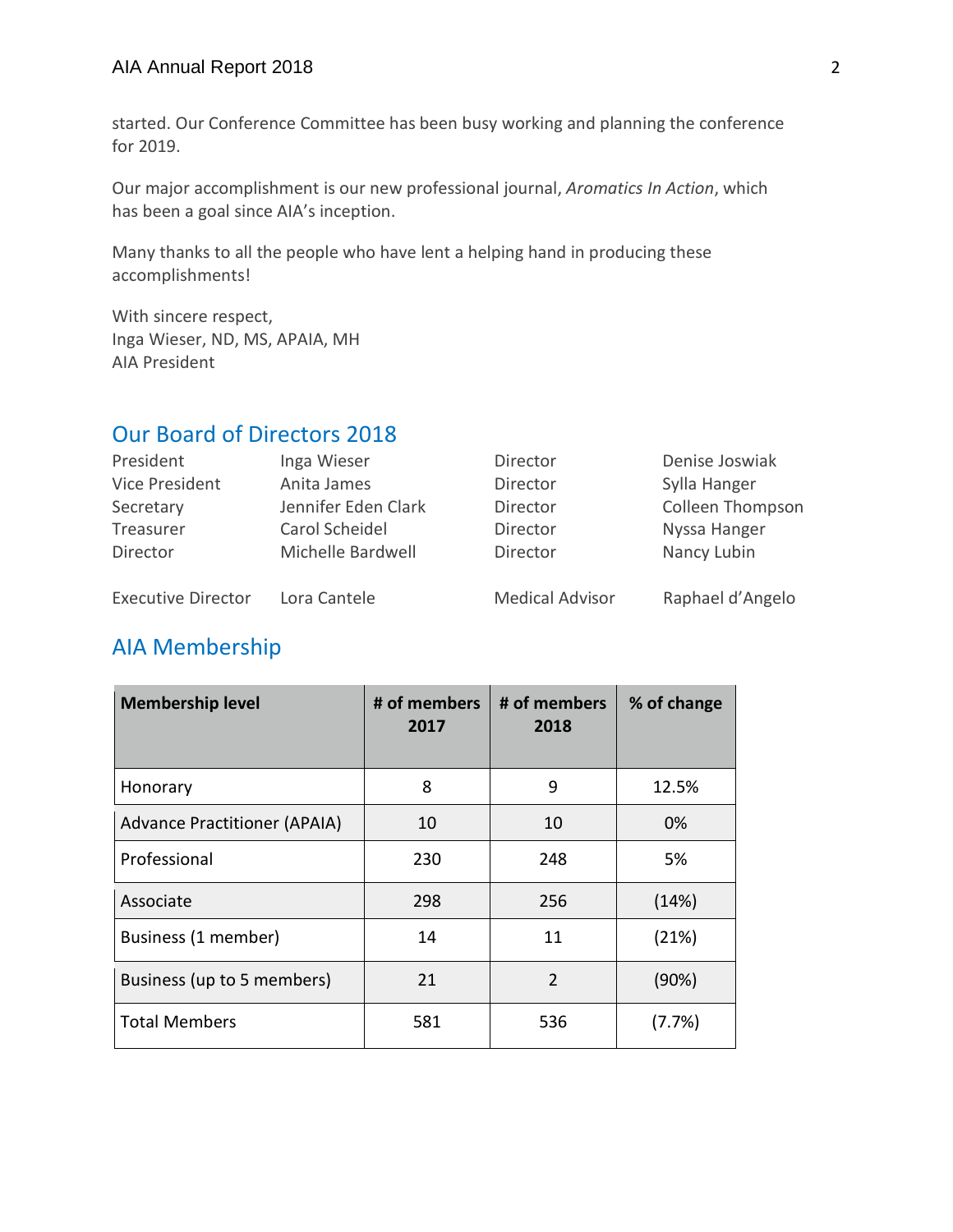## Treasurer Report

|                                         | 2018         |
|-----------------------------------------|--------------|
| <b>Total Assets</b>                     | \$51,599     |
| <b>Total Unrestricted Net Assets</b>    | \$35,386     |
| Change in Net Assets from previous year | $(5-11,565)$ |
| <b>INCOME</b>                           |              |
| Membership                              | 87%          |
| Advertising                             | 10%          |
| <b>Inventory Sales</b>                  | 2%           |
| Other                                   | 1%           |
| <b>EXPENSES</b>                         |              |
| <b>Contract Services</b>                | 66%          |
| Conference                              | 17%          |
| Operations                              | 10%          |
| <b>Business Expenses</b>                | 6.5%         |
| Other                                   | 0.5%         |

# Annual Meeting

The Annual Members Meeting was held on October 30, 2018 at approximately 6:15pm MST with President, Inga Wieser presiding. There were 22 members present.

President Wieser spoke about a lot of progress the AIA Board and its committees made during the year thus far including changing the teleseminars to a webinar format using Zoom, changes to move AIA forward, and AIA being recognized as one of the top world aromatherapy organizations.

The Treasurer's Report was given by Carol Scheidel who reported a balance of \$65,011.25 on Dec. 31, 2017. \$4,000 is earmarked for grants and the creation of an AIA journal. There was a \$12,671.53 net profit in 2017. A budget was created for 2019. The AIA account remains near \$68K, but we are heading into a Conference year with more expenses. Membership was reported to be 581 members, 33% increase from previous year.

The Fundraising Committee is actively soliciting sponsors and vendors for the 2019 Conference. Michelle Bardwell, Cary Castor, Clarissa Guardiola on the committee with Carol Scheidel as Chair. Currently, we have platinum sponsor and welcome bag sponsor.

Clinical Committee created a document with a Clinical Guidelines Model for hospitals or clinics that can be adjusted for specific needs.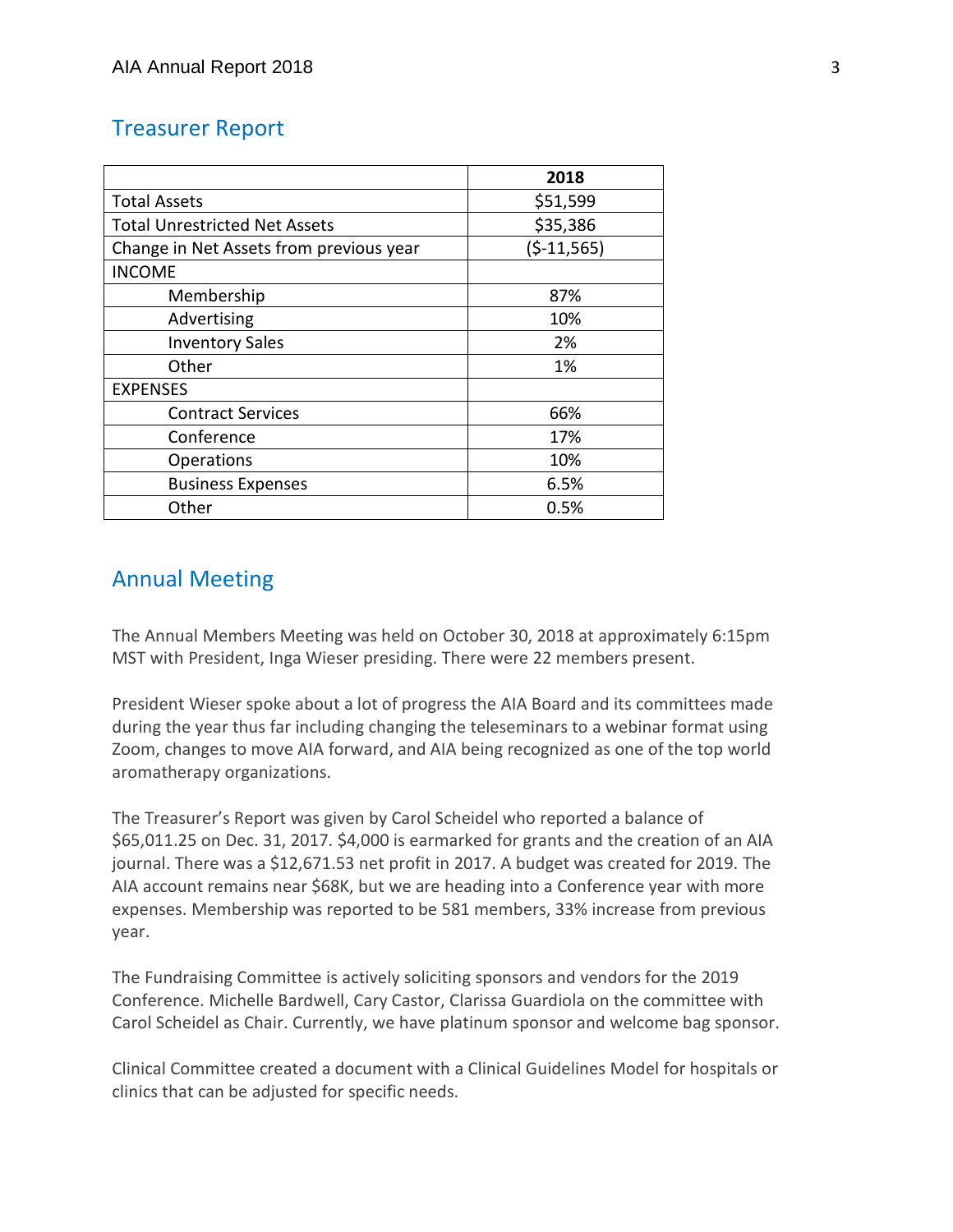Julie Jones, Research Committee Chair began their committee meeting in April with three members and added one more member during the year. The committee is actively reviewing articles for the AIA journal and for the website. The committee created a public Facebook page for research. The Committee desires to support the Education Committee. They are actively looking for research papers to share and welcome input from the membership.

President Wieser shared that the Review Team continues to review all the new applying schools and renewing approved schools. The Review Team is seeking additional members for this important committee. Those interested should have a background in education but are not currently teaching or involved with at any aromatherapy schools as it is a conflict of interest. Those interested in applying should contact Inga at president@alliance-aromatherapists.org.

Anita James, Education Committee Chair discussed that the Committee meets once each month for one hour. Others on the Committee include, Inga Wieser, Denise Joswiak, Colleen Thompson, and Michelle Gilbert. The Committee has established a suggested reading list which can be found on the AIA website. Most books have a link to Amazon.com. They also revised the one-hour Aromatherapy Talk outline and created a 3-hour and 6-hour outline as well. The outlines can be found in the Member's Only Resource section of the AIA website.

Nyssa Hanger, Media Committee Chair indicated that the Committee's number one goal is to publish regular posts on Facebook and working on posting on other social media platforms. The Committee is seeking additional members.

The Nominations Committee was introduced (Colleen Thompson and Nancy Lubin).

The Conference Committee, co-chaired by Lora Cantele and Inga Wieser announced the theme for the 2019 conference — *Building Bridges: The Future of Aromatherapy in Healthcare*. Additional Committee members include Jennifer Eden Clark, Elaine Shaugnessy, Debra Carroll, and Paula Begel. The 2019 event is supported by Jodi Baglien (as "local knowledge"). The 2017 Conference had 26 sponsors, 24 vendors, 250 participants (a growth of 50 people per conference), raised \$78K in sponsorships and \$463 in raffle proceeds.

The National Representative reviewed the work of the representative. The representatives provide meetings (in-person, via Zoom and field trips) and enhance communication with members. They also engage in actively recruiting new members to AIA. 14 reps currently.

Carol Scheidel informed the members of By-laws changes in the last year.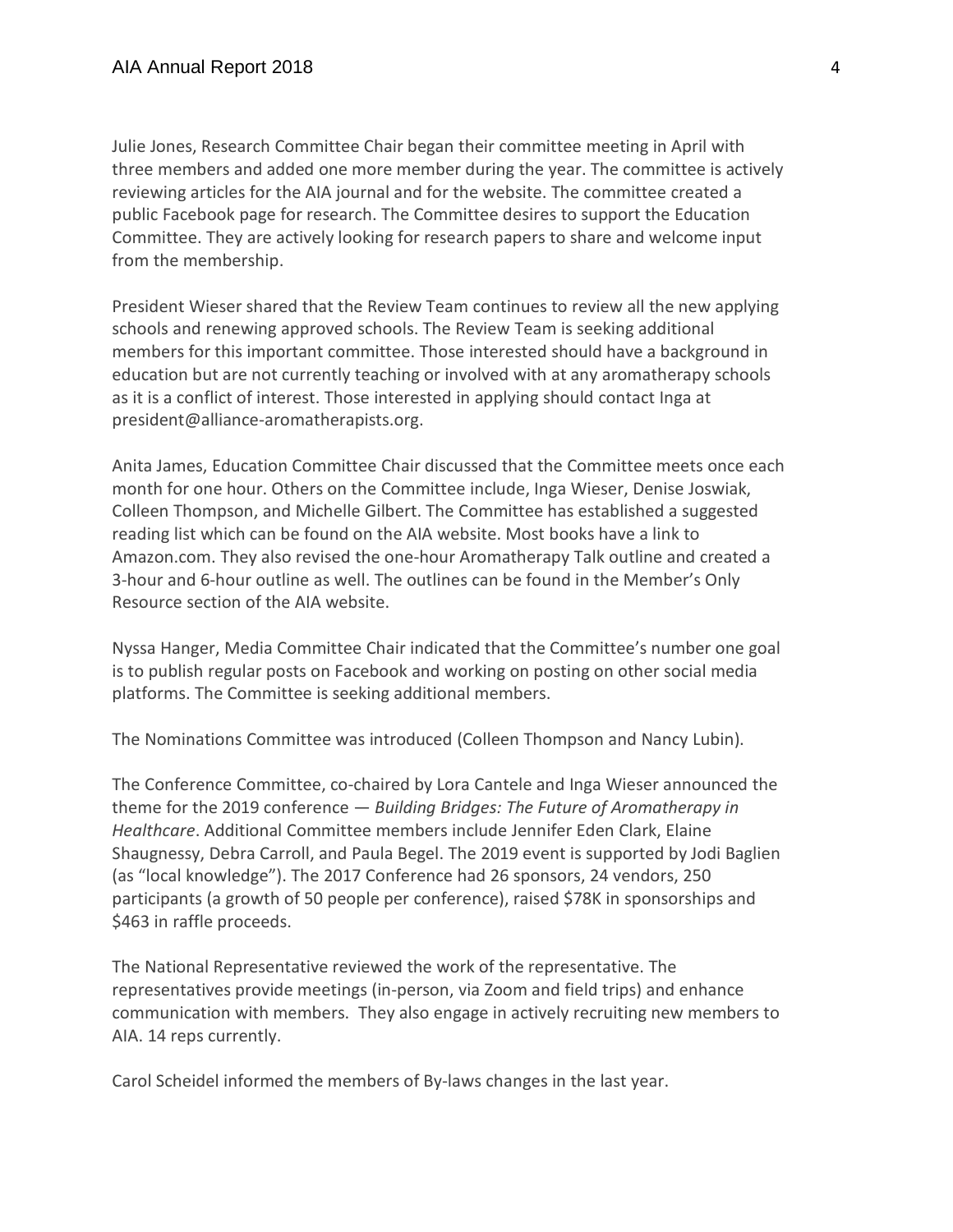- Article 2, item 3 (regarding Professional membership) now requires a Professional member to complete 12 continuing education credits (CPDs) in a year. Members will need to indicate completion upon renewal (prorated beginning 2019). Dip sampling (10%) will be completed to assess compliance.
- Article 5 (regarding Officers qualifications) added a line to indicate that one Director on the AIA Board may be an Associate member. The previous term of office for the Vice-President was one year was changed to two years, alternating with the president's two years. Section 8 provided clarification for Executive Director position by adding that the Executive Director will be responsible for other duties as designated by the

## Journal Editor Report

Executive Board.

For many years the AIA has talked about producing a journal for its members. Under the guidance and care of Inga Wieser the AIA Board has been able to turn this dream into reality. *Aromatics in Action* is a quarterly seasonal journal that will have three digital editions and one print edition. The print edition will be a compilation of the previous three digital versions along with some new articles. It will make a fabulous reference book for all practitioners and therapists.

Anita James held the post of Editor for the first two issues. In the last quarter the AIA Board voted to make this a paid position beginning January 1, 2019 and the position was given to Lisa Browder.

After the publication of the first journal there was a lot of positive feedback. The journal is for the members and is produced from articles submitted by the members, committees and additional material sourced by the editor. Please share your knowledge so the we can continue to move Aromatherapy forward.

## AIA Conference Report

The 2017 International Aromatherapy Conference and Wellness Expo supported by 26 Sponsors, 24 Exhibitors and a record attendance of 250 participants. Sponsorship donations totaled \$77,800 making this the most profitable conference to date.

Summary and special offerings provided opportunities for attendees:

- Total of 25 speakers and 27 educational sessions were offered
- The NCBTMB approved CE hours for massage therapist attendees
- Four AIA members received tuition scholarships due to the generosity of our sponsors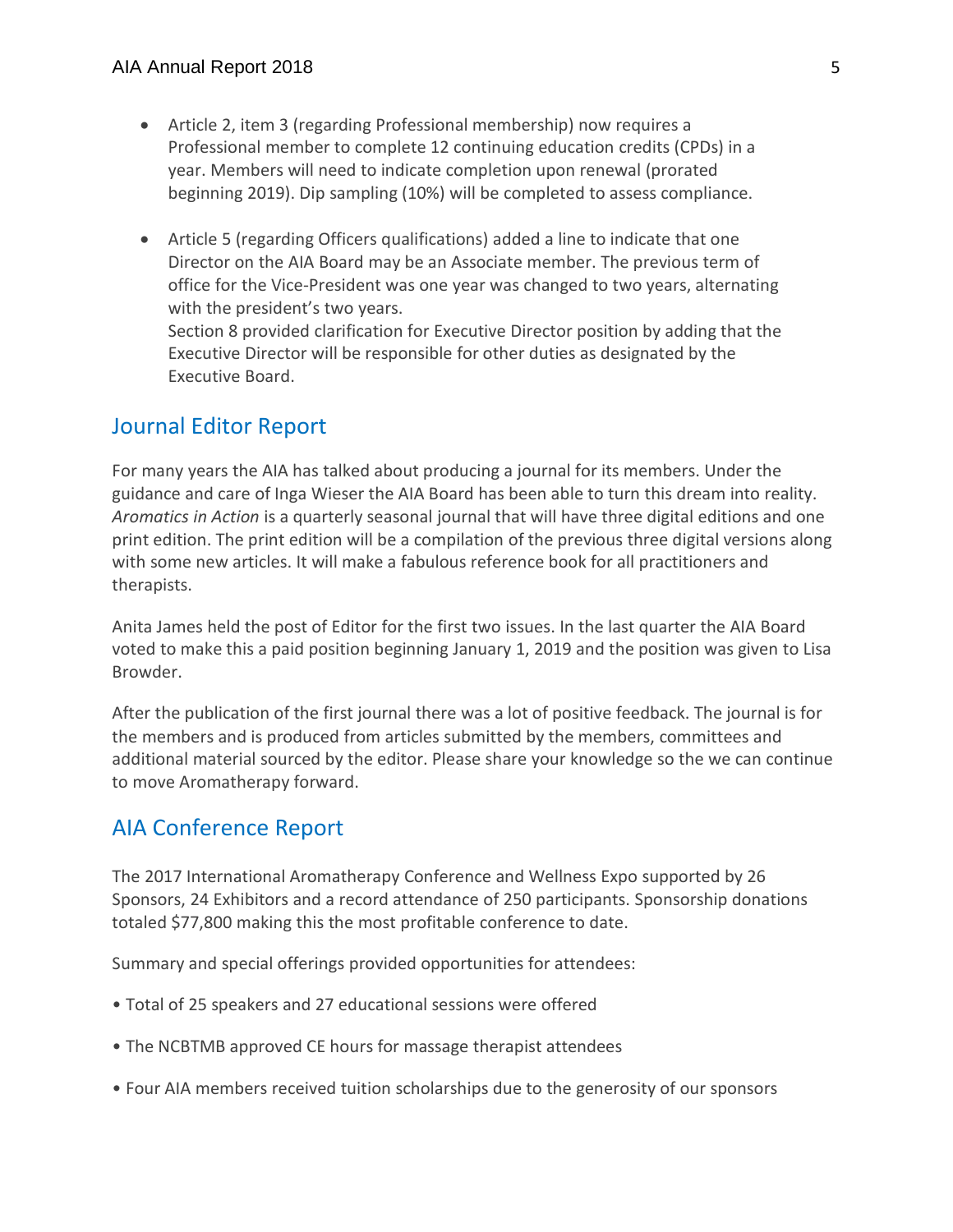- Speakers offered their books for purchase which proved to be a huge success
- The silent auction and raffle collected \$1,223 to add to the AIA research funding

### 2019 Conference

The 2018 Conference Committee:

Inga Wieser and Lora Cantele (Co-Chairs), Jennifer Eden Clark, Elaine Shaughnessy, Deborah Carroll, Paula Begel, Nancy d'Angelo, Anita James, and Jodi Baglien (local knowledge).

Before the success of our last conference, the next successful conference was out 2011 conference held in Minneapolis, MN. Once again, we plan to engage with the nursing community by presenting a conference that highlights the use of Aromatherapy in clinical situations, whether holistic or clinically prepared, and cancer care. Our theme is "Building Bridges: The Future of Aromatics in Integrative Healthcare." We also have a day planned that speaks to the Aromatherapy practitioner focused on the basics of good health, a successful Aromatherapy practice, legislation, food as medicine, making sustainable choices, and "hot topics' in our community.

We will have four pre-conference workshops available: Research Made Simple with Jane Buckle, Treating Mental and Emotional Conditions with Essential Oils with Peter Holmes, and two workshops at the Minneapolis Landscape Arboretum. Both will feature a power point presentation and an activity, then one group will enjoy a Forest Bathing experience with herbalist Catharine Pantaleo and the other will work with Dr. Jean Larson, a Horticultural Therapist who will do a nature walk where plant materials will be gathered by the participants to make their own mandalas and set their intentions for their aromatherapy practice.

We will have 19 speakers in all. The complete list of invited speakers can be found on the AIA Conference ad in the new AIA Journal.

For the first time, AIA plans to host poster presentations. Attendees will be able to see some of the research being conducted in our field.

We will also present a Founder's Award and a "Lifetime Achievement Award." Start thinking about your nominee now as we will be sending the criteria for nominations out in the new year.

It is our intent to work with the American Holistic Nurses Association to be able to provide CEs for nurses and the NCBTMB for CE's for massage therapists for this conference.

We hope to create an enhanced experience for you for this conference. There will be easy online registration and an app for your phone that will have all the conference information on speakers, sponsors, exhibitors, lectures, and events. Registration will be as simple as swiping a bar code to receive your itinerary and badge. You will be able to download your own CPD certificate after the conference and see up-to-the-minute changes, hotel floor plan, and engage in social media sharing during the event all from your phone or iPad. We are very excited to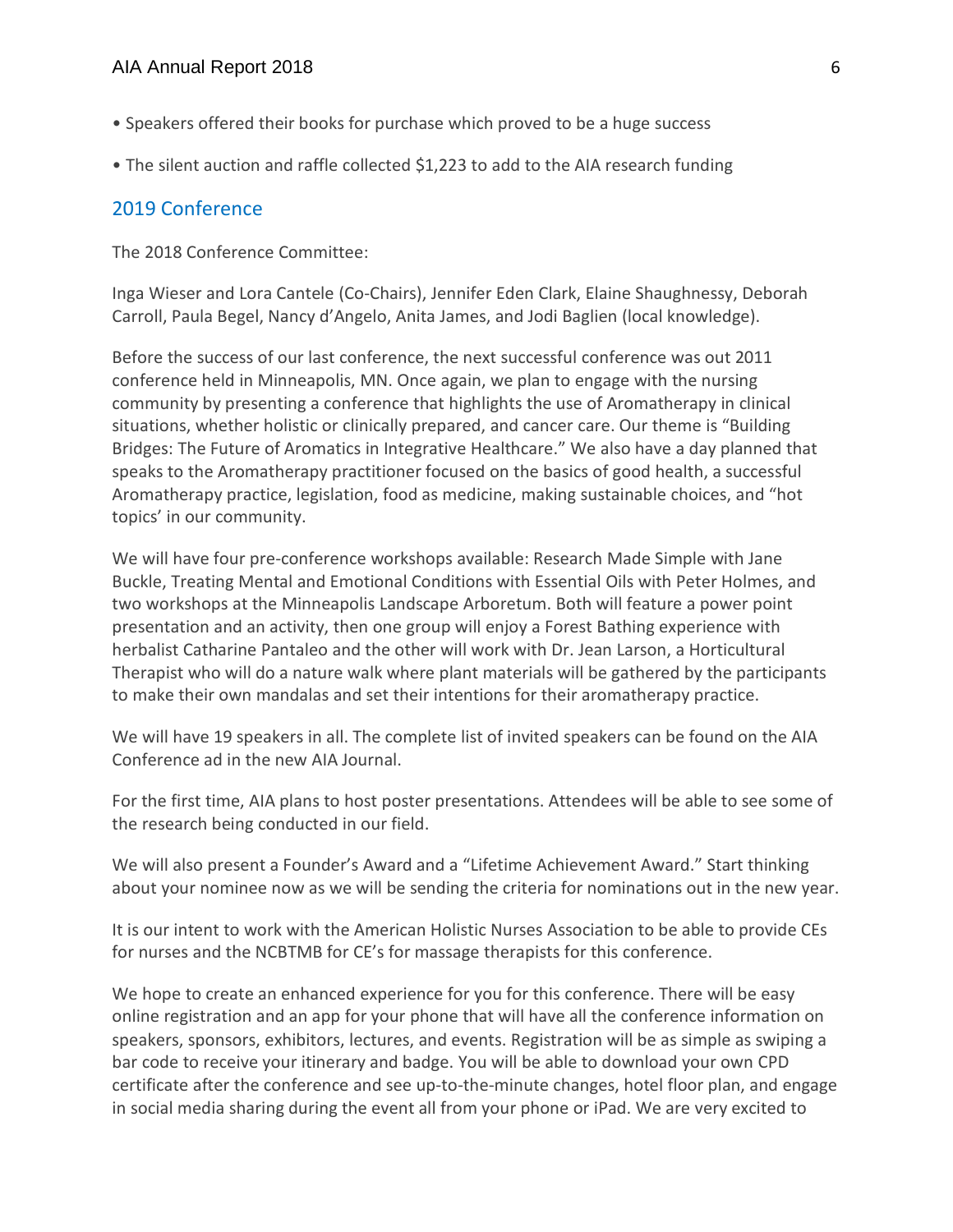bring this enhancement to you and we are working hard behind the scenes to create a wonderful and fulfilling event for you.

The conference will be held September 26-29, 2019 at the DoubleTree-Park Place in Minneapolis.

If you would like to be a conference volunteer, you can download a copy of the Volunteer Application from the "Member's Only" Resource landing page. Just fill it in and send to 'conference@alliance-aromatherapists.org.' Incentives apply for volunteers. Please contact us if you would like to be an exhibitor, sponsor, or would like to send something for the welcome bags, raffle and silent auction. Proceeds from the raffle and silent auction support the AIA Research Grant Fund. You can get more information by contacting us at 'conference@alliancearomatherapists.org' or by contacting the Sponsor Committee at 'fundraising@alliancearomatherapists.org.'

## AIA Education Committee Report

The Education Committee has continued to meet on a regular basis through the year. It has been a busy year and we have implemented a lot of updates and changes. Webinars have replaced teleconferences with the MP4 files being able to be purchased and downloaded after the replay time has elapsed. As a committee, we have reviewed the 1-hour Aromatherapy talk outline and added a 3- and a 6-hour outline. These are all available to download on the members area of the website. We have created a reading list which is linked to the AIA's Amazon account on the website from which we earn money when people click through and buy the books. The Education Committee have also been part of the process to implement CPD for all professional members.

# AIA Clinical Committee Report

### 2018 Goals:

- Created and completed sample generic Clinical Aromatherapy Policy for AIA members for use in healthcare facilities.
- Discussed next project to be completed by the AIA clinical committee for 2019. Still in discussion of this topic.

# AIA Representative Report

2018 was a year of change and growth. We had several new representatives join late 2017 and in 2018. During that time, we introduced the representatives to a new handbook, new pamphlets, new reporting forms, and provided each rep with a Representative Kit, consisting of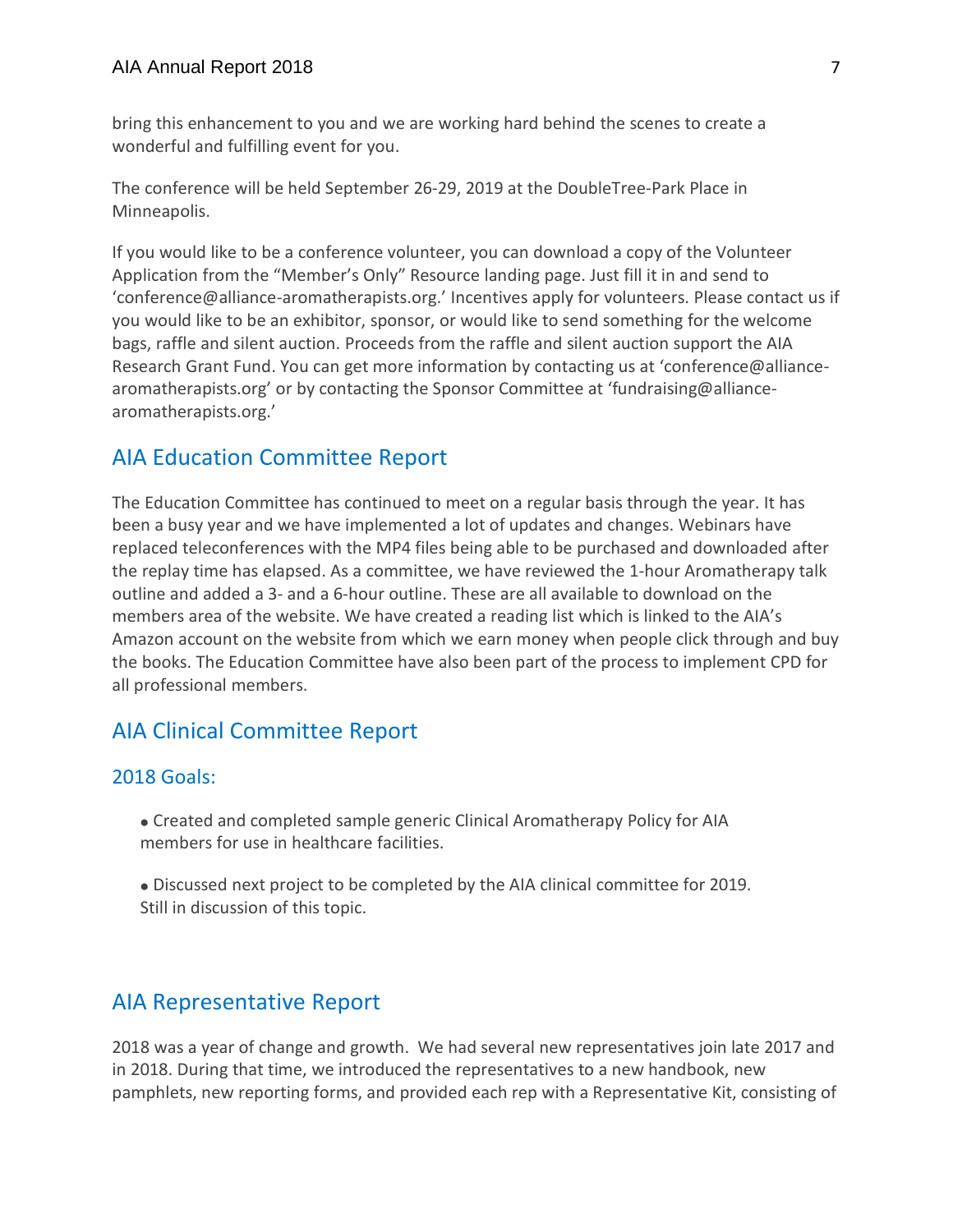a canvas AIA tote bag, one printed rep handbook, 50 AIA pamphlets, AIA informational booklets and business cards. We had four all-representative meetings in 2018.

Our Representative Group was very active in 2018. In December, we had 14 representatives total, 11 state representatives, two regional representatives, and an Australian representative in our group. Each month, except May, there were two-five state or regional meetings. Meetings were both in-person and virtual meetings via the Zoom format. The Zoom format began late 2017 and has worked very well for meetings, especially when it is difficult to get people together in person. Some meetings were very well attended (one had over 50 people), a few had only the rep or rep plus one other person. Two state reps plan to work together in 2019 because of that, and will open their virtual meetings to all members, hoping for a greater turnout.

My goals for 2019 are to increase the number of reps, support the idea of co-reps for those who are having trouble meeting the rep obligations, continue to create a smooth system for each rep to plan out the year, turn in forms, and get the AIA support needed—such as scheduling Zoom meetings, and expanding social media to promote meetings.

## Thanks to Our Volunteers

#### **Clinical Committee**

Linda Weihbrecht, Chair Mary Alexis Sue Pace Carol Scheidel Debra Rodriguez Deborah Niswonger Deb Reis Donna Audia Michelle Cohen

#### **Conference Committee**

Lora Cantele, Co-Chair Inga Wieser, Co-Chair Nancy d'Angelo Elaine Shaughnessey Anita James Deborah Carroll

#### **Education Committee**

Anita James, Chair Inga Wieser Denise Joswiak Michelle Gilbert Elizabeth Hornak

#### **Fundraising Committee** Carol Scheidel, Chair Cary Caster Michelle Bardwell

# **Research Committee**

Julie Jones – Chair Linda Anne Kahn Marni Reven Jan Tomaino Shannon Becker

#### **Publication Committee** Nyssa Hanger

#### **Representatives**

National Rep – Denise Joswiak Mountain Region Rep – Lora Cantele Northeast Rep – Lisa Donaldson Connecticut State Rep – Sue Pace Florida State Rep – Chris Mack Hawaii State Rep – Midori Kameoka Minnesota State Rep - Denise Joswiak Nevada State Rep – Lisa Browder New York State Rep – Heather Hogan